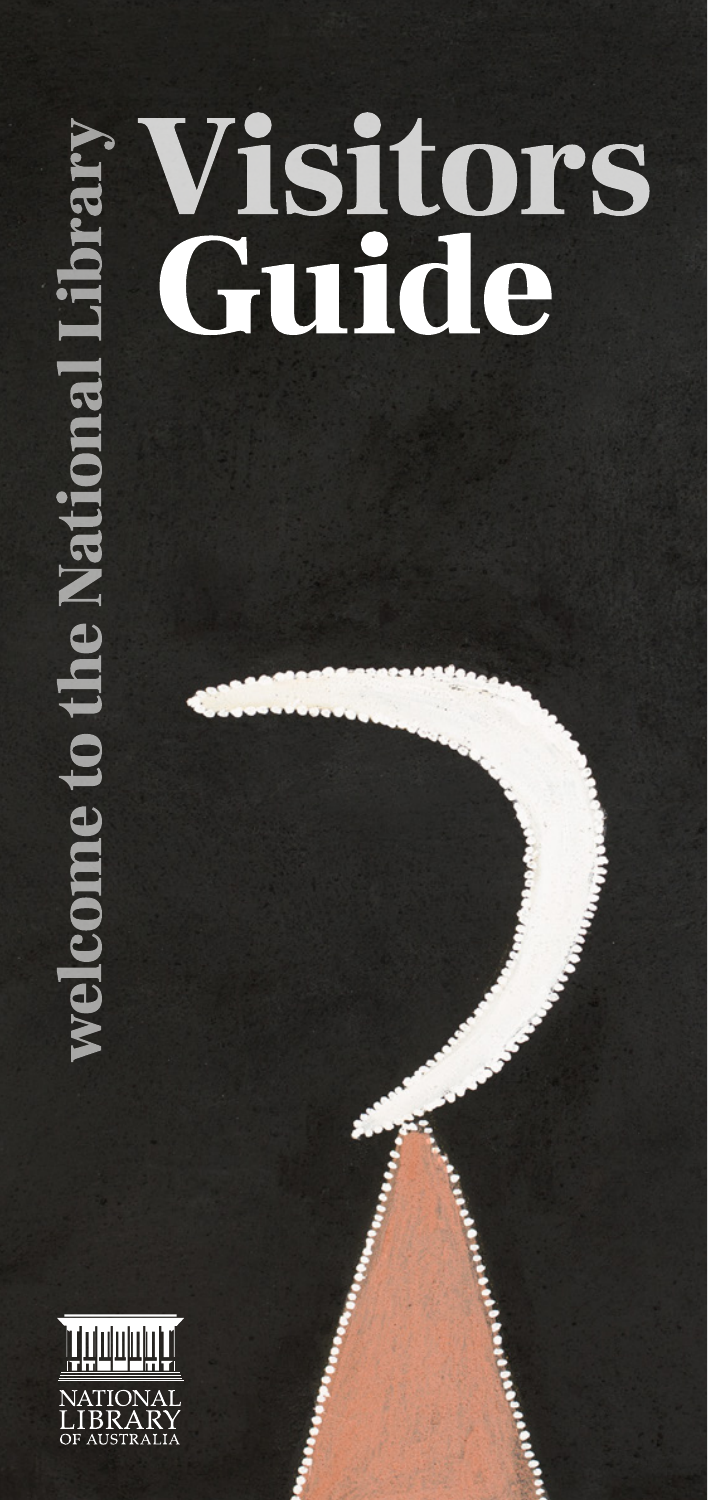# During Your Visit Welcome

The National Library of Australia rests on the lands of the Ngunnawal and Ngambri peoples and holds the world's largest collection of material relating to Australia and Australians.

Our renowned collection contains books, artworks, manuscripts, maps, newspapers and oral histories, as well as websites and digital publications. The Library is home to diverse stories, holding rich interpretations of our past and present, including records of First Australians cultures and migrant stories, alongside some of the earliest examples of European works about the Great Southern Land.

Here at the Library you can find the latest in Australian fiction, explore personal responses to climate change and delve into the largest Asianlanguage collection outside Asia.

### **The National Library Building**

Designed in the contemporary classical style, the building was opened on 15 August 1968 by Prime Minister John Gorton.



### **Exhibitions**

Our Treasures Gallery and Exhibition Gallery have permanent and temporary displays. Ask our friendly foyer information desk staff for information about tours. Ground Floor

### **Bookshop**

Treat yourself to the best of Australian writing and a carefully curated range of gifts, homewares and jewellery. Ground Floor

### **Main Reading Room**

Browse a selection of new books, as well as reference and collection material, use a computer, collect items you requested for study while enjoying the quiet spaces in the reading room. Ground Floor

### **Special Collections Reading Room**

The Special Collections Reading Room is for visitors using the Library's rare and unique collection items. Speak with staff on entry. Level 1

Request material online for weekday delivery to one of our reading rooms: catalogue.nla.gov.au

### **Cafes**

Take a break in our cafes, Bookplate and Paperplate. Ground Floor, Lower Ground 1

### **Events**

Check our online guide for current offerings, to book tickets and to catch up on past events: nla.gov.au/whats-on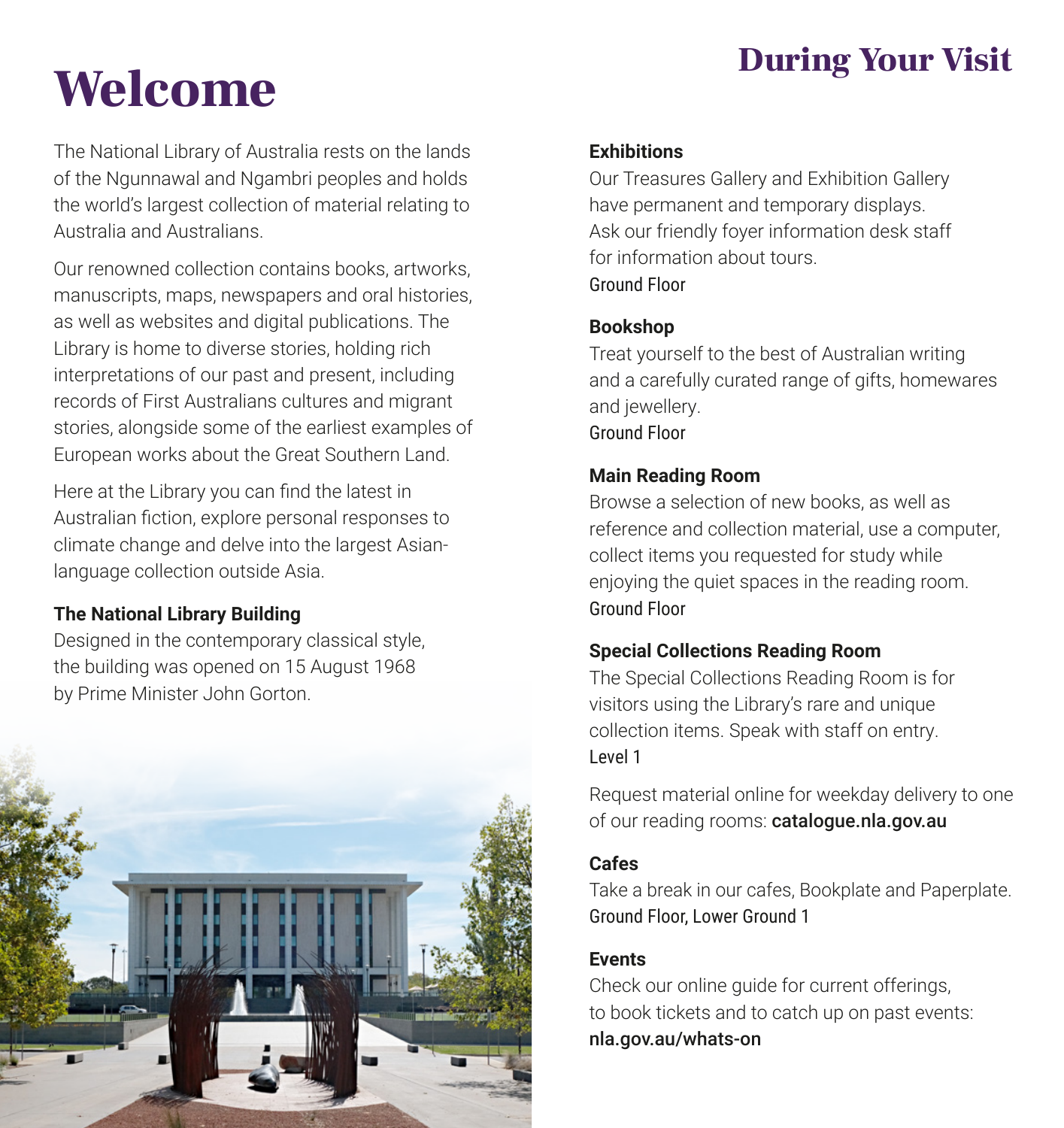# Artworks on Display

When Library architect Walter Bunning designed the building in the 1960s, he suggested six initial artworks to reflect the classical style of the building. Over time, more artworks have been installed around the building to highlight some of the unique works in the Library's collection. For more detailed information, scan the QR code on our map or visit nla.gov.au/about-us/our-building/art.





- 1. Tom Bass, *Lintel Sculpture* (detail)
- 2. Mathieu Matégot, *Three Tapestries* (detail)
- 3. Leonard French, *Stained-glass Windows* (detail)
- 4. Alice Kettle, *Australian Landscapes I–IV* (detail)
- 5. Vincenzo Coronelli, *Terrestrial and Celestial globes* (detail)
- 6. A Wesfarmers and Waringarri creative partnership, *Boab One Hundred* (detail)
- 7. Nora Wompi, *Kunawarritji* (detail)
- 8. Mabel Juli, *Garnkini on the Hill* (detail)













9. Minnie Lumai, *Yab-yab-gnerni-gnim (Sugarbag Dreaming)* (detail) 10. Arthur Robb, *Knowledge* (detail) 11. Henry Moore, *Two Piece Reclining Figure No. 9* (detail) 12. John Young (designer), John Dicks (weaver), Milena Paplinska (weaver) and Cheryl Thornton (weaver), *Finding Kenneth Myer* (detail) 13. Wiea Duintjer, *Open Book Sculpture* (detail) 14. Jeff Martin, *Tetsuya's* (detail)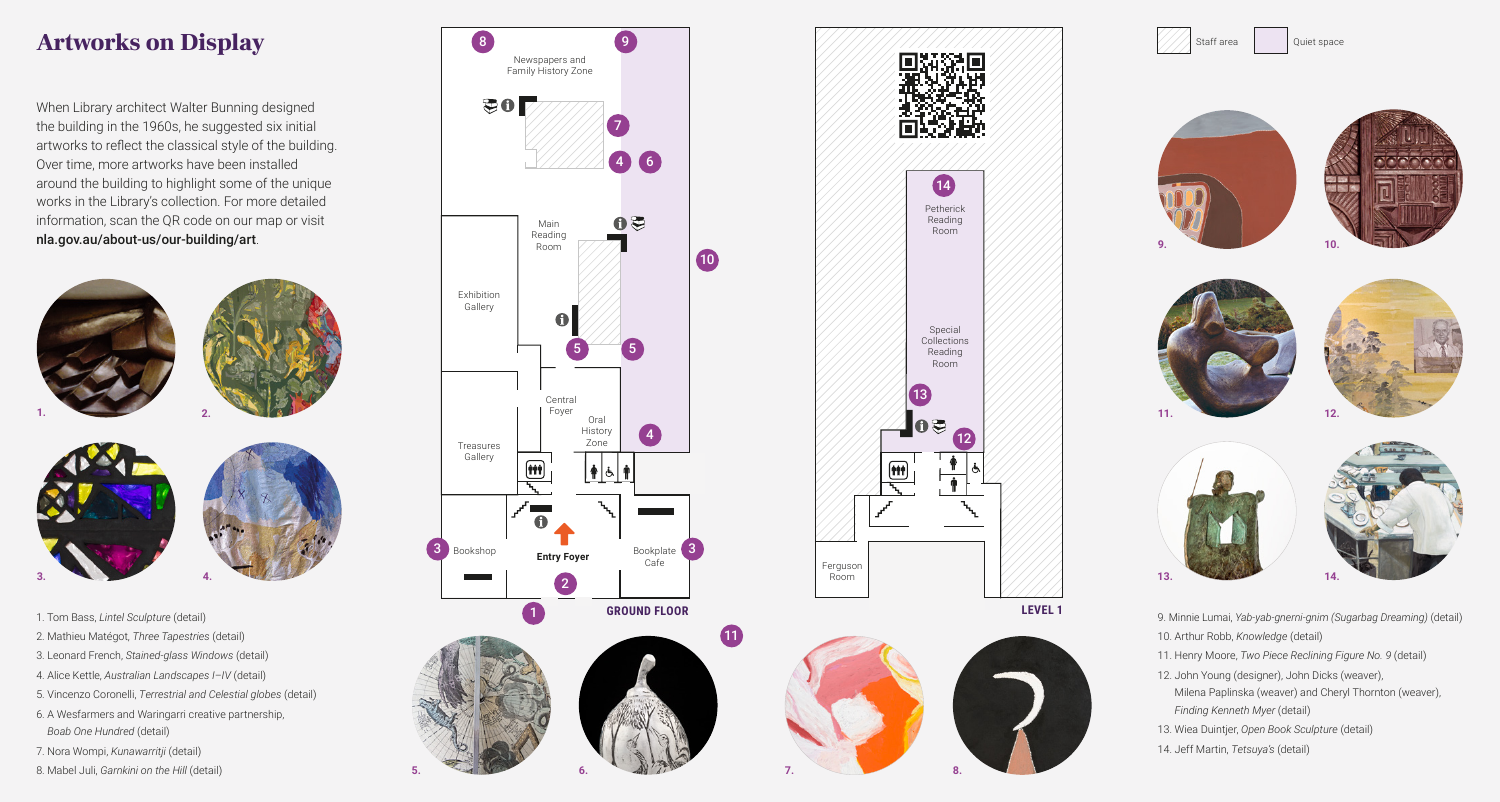### **For Families Floor Guide**

### **Books**

Share the joy of reading with children. We have a small selection of children's books in the Main Reading Room—our friendly reading room staff can point you in the right direction.

If you're looking for books to take home, our bookshop has a range of books for everyone.

### **Discover**

Our exhibitions often include family labels to help children enjoy their visit. Here are some tips:

- let children take the lead
- if they're interested in something, ask questions! How does it make them feel? How do they think it was created? What can we learn from it?
- if children are still struggling, try playing I Spy.

### **Learn**

Our onsite and online programs offer lifelong learning opportunities, from Library tours to using specific resources and discovering our collection.

Our Australian curriculum–based school programs use exhibitions, collections and reading rooms as a springboard for students to find out more about Australian history and culture. Delve into our online Digital Classroom to find resources by year level.

### nla.gov.au/using-the-library/learning



### **Wi-fi and Powerpoints**

Free wi-fi and powerpoints are available throughout the building.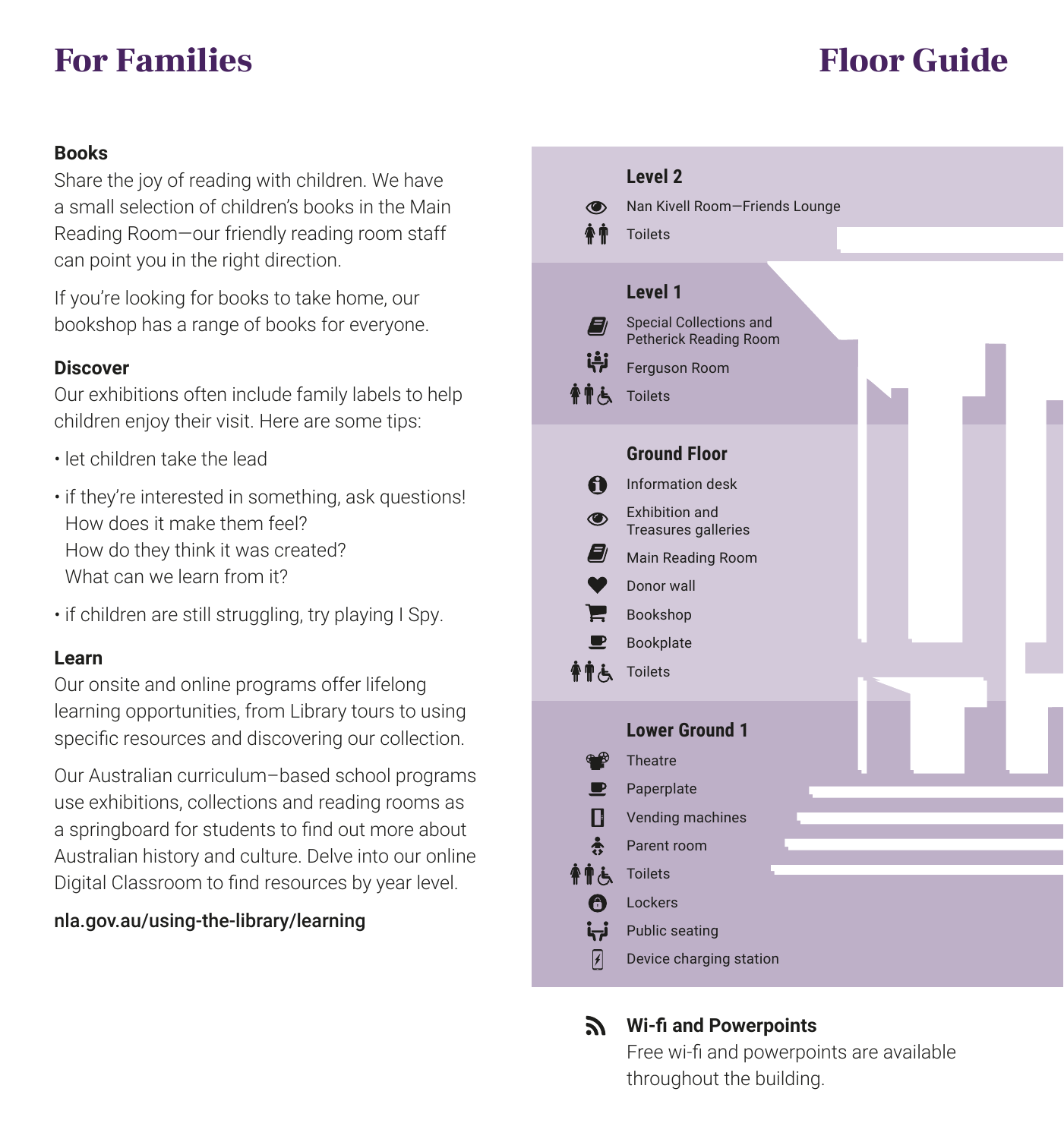## What to Do **Amenities** and Accessibility

### **Get a Library Card**

Visit one of the desks in the Main Reading Room to get a free Library card—your key to our collections. nla.gov.au/getalibrarycard

### **Research Help**

Our librarians can give you research tips and help you find information when you're stuck. nla.gov.au/askalibrarian | 02 6262 1266

### **Get Your Book into the National Library**

If you've published your book in Australia, in a print or digital format, we need a copy. nla.gov.au/legal-deposit

### **Support the Library**

We are deeply grateful for the support of donors, who enable us to share our remarkable collections. Please visit our website or contact our philanthropy team for more information.

nla.gov.au/support-us philanthropy@nla.gov.au | 02 6262 1098

### **Join the Friends of the National Library**

A valued source of support for the Library, Friends enjoy a range of exclusive benefits, including a range of events, discounts in our cafes and the bookshop, and access to the Friends Lounge. nla.gov.au/friends

### **Trove**

Wherever you are, discover the collections of the Library and hundreds of partner organisations. trove.nla.gov.au

### **Accessible Parking**

There is accessible parking in the carpark off Parkes Place on the south side of the building. There is a ramp on that side of the building for accessing the Library.

### **Wheelchairs**

Wheelchairs can be borrowed at the foyer information desk. Ground Floor

**Accessible Bathrooms** Lower Ground 1, Ground Floor, Level 1

### **BindiMaps**

BindiMaps is an app designed to assist visitors with low vision or blindness to navigate the building. Download the app to take advantage of this amenity.

### **Visual and Hearing Aids**

Visual aids are available in the Main Reading Room—talk to a librarian for assistance. Our theatre has a hearing induction loop.

### **Lockers**

You're welcome to store your belongings in our free lockers. Bags larger than 30cm on any side, food and drinks, large coats and umbrellas must be stored before entering the galleries or reading rooms. A mobile phone charging station is located near the lockers.

Lower Ground 1

**Parent Room**  Lower Ground 1